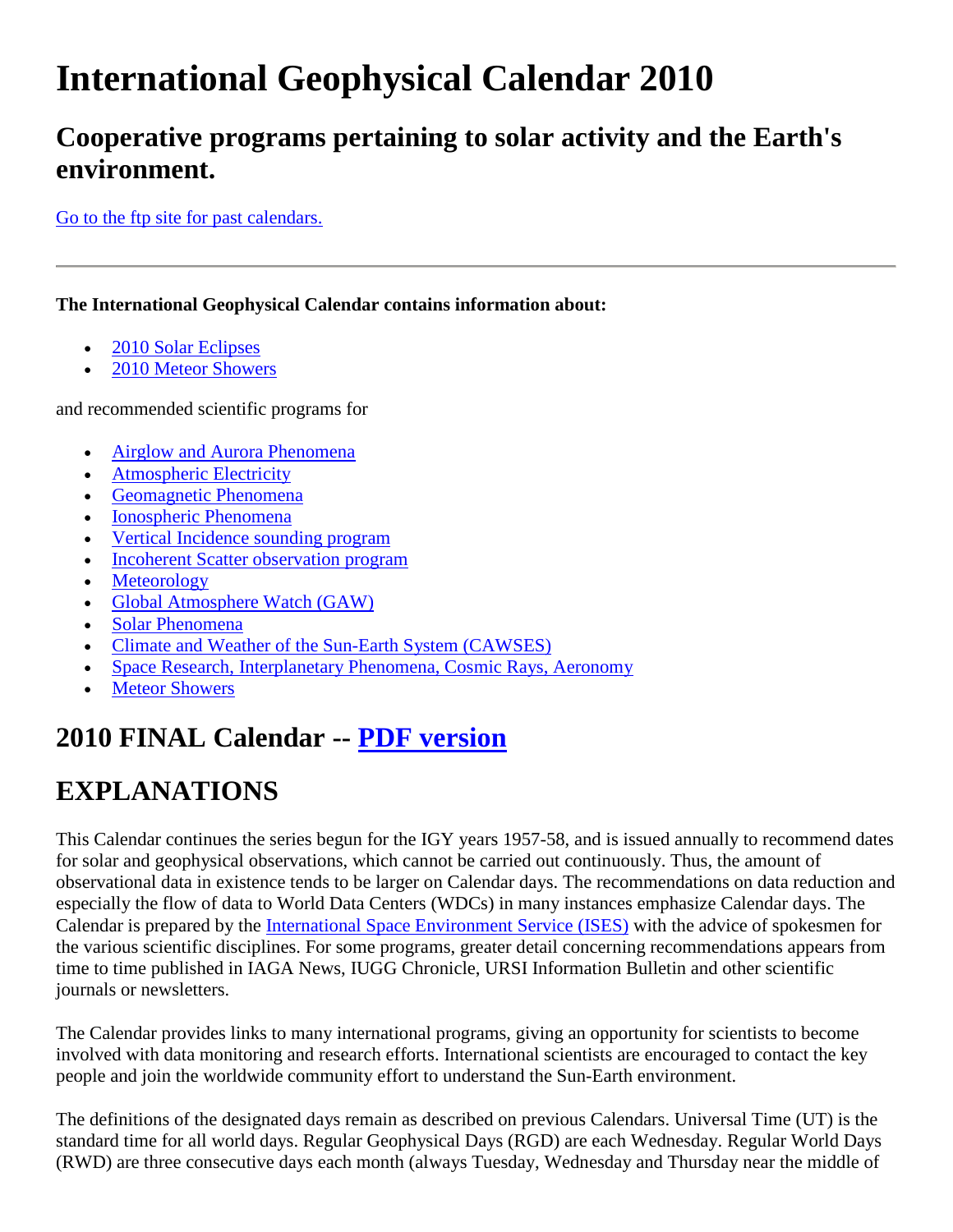the month). Priority Regular World Days (PRWD) are the RWD which fall on Wednesdays. Quarterly World Days (QWD) are one day each quarter and are the PRWD which fall in the World Geophysical Intervals (WGI). The WGI are fourteen consecutive days in each season, beginning on Monday of the selected month, and normally shift from year to year. In 2010 the WGI are January, April, July and October.

\*\*\*\*\*\*\* The [2010 FINAL Calendar i](ftp://ftp.ngdc.noaa.gov/STP/SOLAR_DATA/IGC_CALENDAR/2010Draft/2010cal_DRAFT.pdf)s available in PDF format and open for comments. \*\*\*\*\*\*\*

# **2010 Solar Eclipses:**

- a.) **January 15, 2010. An annular solar eclipse** crosses Africa, the Indian Ocean, and Asia. The best observing locations are extreme southern India, northern Sri Lanka (if political problems are better by then), extreme southern Bangladesh, extreme northern Myanmar (subject to a different kind of political problem), and China (up to Qingdao). The beginning of the path crosses the southern tip of Chad, the Central African Republic, Congo, Uganda, Kenya (including Nairobi), and the southern tip of Somalia. Partial phases will be available in eastern Europe (including southern Italy low in the sky), all of Africa except the extreme west and the Cape Town region in the extreme south), and all of Asia up to eastern Japan and the middle of Java.
- Map of [annular solar eclipse January 15, 2010.](http://eclipse.gsfc.nasa.gov/SEplot/SEplot2001/SE2010Jan15A.GIF)
- [IAU Working Group on Solar Eclipses](http://www.eclipses.info/)
- [Interactive Google map of annular solar eclipse January 15, 2010.](http://xjubier.free.fr/en/site_pages/solar_eclipses/ASE_2010_GoogleMapFull.html)
- b.) **July 11, 2010. A total solar eclipse** crosses the Pacific, hitting land mainly at Easter Island (Chile), and then low in the sky on the southern Chilean coast, with unfavorable weather conditions at that winter time of year. The eclipse will also be available by boat from some southern Pacific islands, especially south of French Polynesia. The small island Tatakoto in the Tuamoto Islands is near the centerline, as well as Kikueru and Tauere in the same group. The path also crosses the Pacific south of the Cook Islands, and crosses Oneroa and Ivirua. Partial phases near sunset reach Peru, Bolivia, Chile, Argentina, Uruguay, Paraguay and southern Brazil.
- Map of total solar ecplise July 11, 2010.
- [IAU Working Group on Solar Eclipses](http://www.eclipses.info/)
- [Interactive Google map of total solar eclipse July 11, 2010.](http://xjubier.free.fr/en/site_pages/solar_eclipses/TSE_2010_GoogleMapFull.html)

By Jay M. Pasachoff, Chair, [International Astronomical Union Working Group on Eclipses,](http://www.eclipses.info/) Based on calculations from Fred Espenak, NASA's Goddard Space Flight Center, and information from Jay M. Pasachoff, Peterson Field Guide to the Stars and Planets.

#### • **Eclipse References:**

- Fred Espenak, Fifty Year Canon of Solar Eclipses: 1986-2035, NASA Reference Publication 1178 Revised, July 1987.
- Leon Golub and Jay M. Pasachoff, [The Solar Corona,](http://www.williams.edu/Astronomy/corona) Cambridge University Press, 1998.
- [Jay M. Pasachoff](http://www.williams.edu/Astronomy/jay) and Alex Filippenko, [The Cosmos: Astronomy in the New Millennium,](http://info.brookscole.com/pasachoff) Brooks/Cole Publishers, 2002, 2004 and 2006.
- Leon Golub and Jay M. Pasachoff, [Nearest Star: The Exciting Science of Our Sun,](http://www.williams.edu/astronomy/neareststar) Harvard University Press, 2001.
- Jay M. Pasachoff, [The Complete Idiot's Guide to the Sun,](http://www.williams.edu/astronomy/sun) Alpha Books, 2003.

### **2010 Meteor Showers**

(selected by P. Jenniskens, SETI Institute, Mountain View, CA, Petrus.M.Jenniskens@nasa.gov):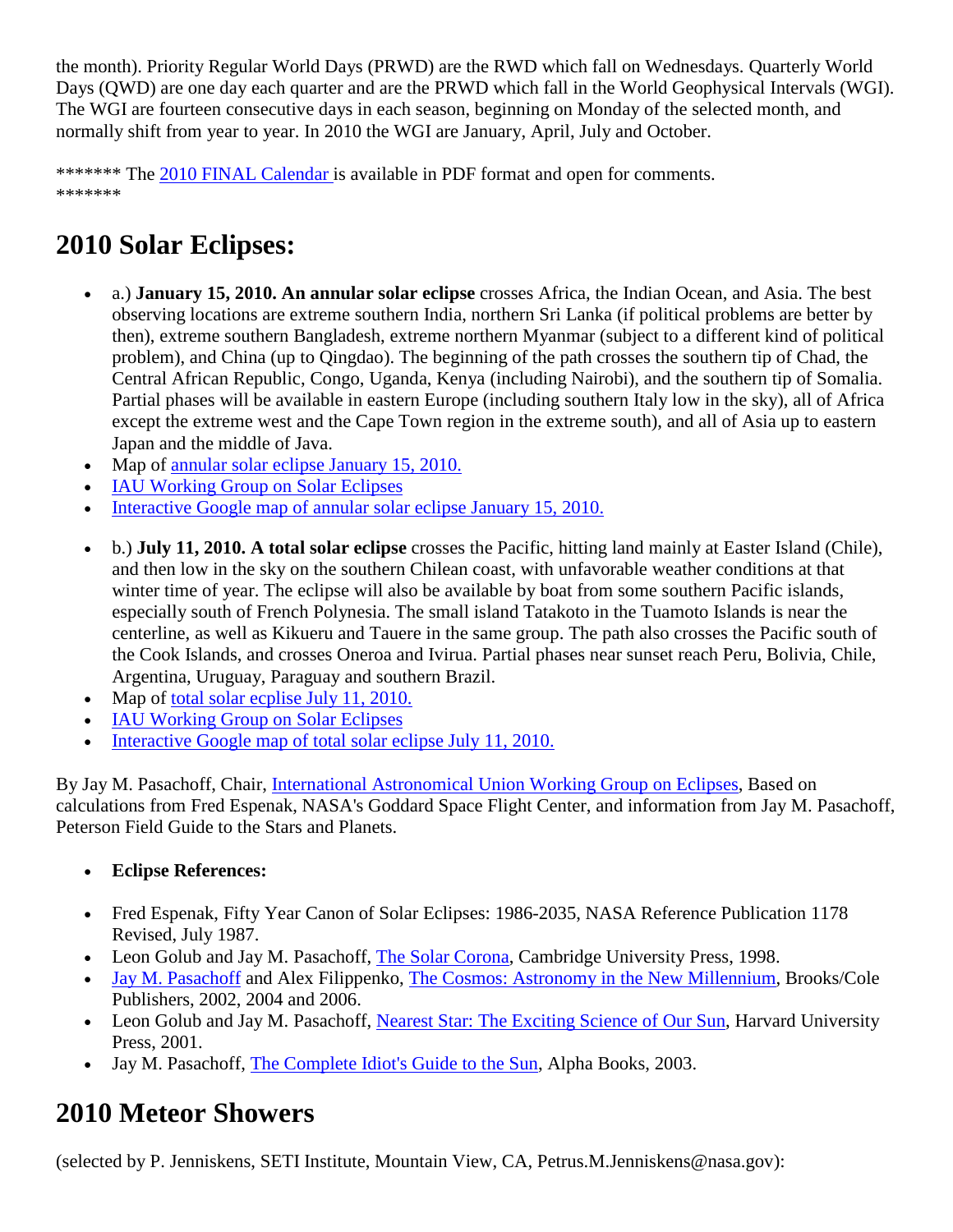• a.) **Meteor outbursts** are unusual showers (often of short duration) from the crossing of relatively recent comet ejecta. Dates are for the year 2010.

- June 24, 00:07 UT, June Bootids: encounter with the 1819-1836 dust trails of 7P/Pons-Winnecke, weak activity that could last for many hours.
- August 12, 16:39 UT, Perseids: encounter with the 1479-dust trail of 109P/Swift-Tuttle, weak enhancement on top of strong annual shower. 11% Moon in Virgo, favorable for annual shower, and good opportunity for study of Moon impacts.

b.) **Regular meteor showers:** The dates (based on UT in year 2010) for regular meteor showers are:

- Jan 01-Jan 06, peak Jan 03 20:20 UT (Quadrantids);
- Apr 16-Apr 25, peak Apr 22 19h UT (Lyrids);
- Apr 19-May 28, main peak May 05 03h UT, plus broad component centered on May 07 17h UT (Eta Aquariids);
- May 22-Jul 02, peak Jun 07 17h UT (Daytime Arietids);
- May 20-Jul 05, peak Jun 09 16h UT (Daytime Zeta Perseids);
- Jun 05-Jul 17, peak Jun 28 16h (Daytime Beta Taurids);
- Jul 08-Aug 19, peak Jul 28 23h UT (Southern Delta Aquariids);
- Jul 17-Aug 24, peak Aug 12 04:20 UT (Perseids);
- Sep 26-Oct 03, peak Oct 01 19h UT (Daytime Sextantids);
- Oct 02-Nov 07, peak Oct 22 06h UT (Orionids);
- Oct 31-Nov 23, peak Nov 17 17h UT (Leonids);
- Nov 27-Dec 18, peak Dec 14 08:26 UT (Geminids);
- Dec 17-Dec 26, peak Dec 22 10h UT (Ursids).

#### **Meteor Shower Websites:**

- Meteor shower activity forecast from your own location [\(Peter Jenniskens\)](http://leonid.arc.nasa.gov/estimator.html)
- Shower names and data [\(IAU Meteor Data Center\)](http://www.astro.amu.edu.pl/~jopek/MDC2007/index.php)
- Shower activity near-real time reports [\(International Meteor Organization\)](http://www.imo.net/)
- Announcements and reports of meteor outbursts [\(Minor Planet Center\)](http://cfa-www.harvard.edu/iau/cbet/RecentCBETs.html)
- Shower outburst activity forecast [\(Institut de Mecanique celeste et de calcul des ephemerides\)](http://www.imcce.fr/page.php?nav=en/ephemerides/phenomenes/meteor/index.php)

#### **References:**

• Peter Jenniskens, Meteor showers and their parent comets. Cambridge University Press, 2006, 790 pp.

#### **Real Time Space Weather and Earth Effects**

The occurrence of **unusual solar or geophysical conditions** is announced or forecast by the [ISES](http://ises-spaceweather.org/) through various types of geophysical **"Alerts"** (which are widely distributed via the internet on a current schedule). Stratospheric warmings (STRATWARM) were also designated for many years. The meteorological telecommunications network coordinated by the [World Meteorological Organization \(WMO\)](http://www.wmo.ch/) carries these worldwide Alerts once daily soon after 0400 UT. For definitions of Alerts see ISES "Synoptic Codes for Solar [and Geophysical Data"](http://ises-spaceweather.org/), March 1990 and its amendments. For many years Retrospective World Intervals were selected and announced by [MONSEE \(Monitoring of the Sun-Earth Environment\)](http://stinet.dtic.mil/oai/oai?verb=getRecord&metadataPrefix=html&identifier=ADA055001) and elsewhere to provide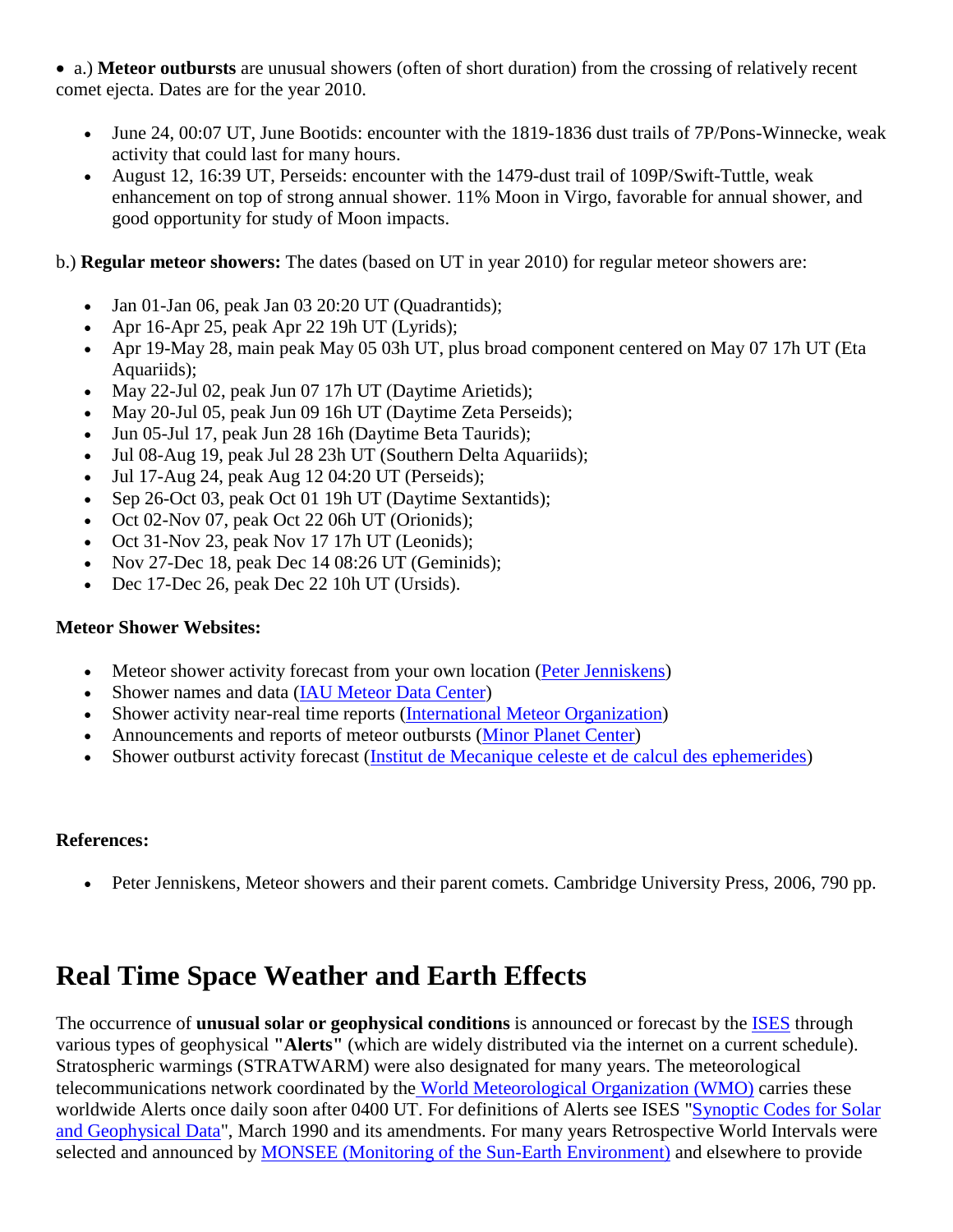# **RECOMMENDED SCIENTIFIC PROGRAMS**

# **FINAL EDITION**

(The following material was reviewed in 2009 by spokesmen of IAU, IAGA, WMO and URSI as suitable for coordinated geophysical programs in 2010.)

### **Airglow and Aurora Phenomena.**

Airglow and auroral observatories operate with their full capacity around the New Moon periods. However, for progress in understanding the mechanism of many phenomena, such as low latitude aurora, the coordinated use of all available techniques, optical and radio, from the ground and in space is required. Thus, for the airglow and aurora 7-day periods on the Calendar, ionosonde, incoherent scatter, special satellite or balloon observations, etc., are especially encouraged. Periods of approximately one weeks' duration centered on the New Moon are proposed for high resolution of ionospheric, auroral and magnetospheric observations at high latitudes during northern winter.

# **Atmospheric Electricity.**

Non-continuous measurements and data reduction for continuous measurements of atmospheric electric current density, field, conductivities, space charges, ion number densities, ionosphere potentials, condensation nuclei, etc.; both at ground as well as with radiosondes, aircraft, rockets; should be done with first priority on the RGD each Wednesday, beginning on 6 January 2010 at 0000 UT, 13 January at 0600 UT, 20 January at 1200 UT, 27 January at 1800 UT, etc. (beginning hour shifts six hours each week, but is always on Wednesday). Minimum program is at the same time on PRWD beginning with 20 January at 1200 UT. Data reduction for continuous measurements should be extended, if possible, to cover at least the full RGD including, in addition, at least 6 hours prior to indicated beginning time. Measurements prohibited by bad weather should be done 24 hours later. Results on sferics and ELF are wanted with first priority for the same hours, short-period measurements centered around the minutes 35-50 of the hours indicated. Priority Weeks are the weeks that contain a PRWD; minimum priority weeks are the ones with a QWD. The World Data Centre for Atmospheric Electricity, 7 Karbysheva, St. Petersburg 194018, USSR, is the collection point for data and information on measurements.

## **Geomagnetic Phenomena.**

It has always been a leading principle for geomagnetic observatories that operations should be as continuous as possible and the great majority of stations undertake the same program without regard to the Calendar.

Stations equipped for making magnetic observations, but which cannot carry out such observations and reductions on a continuous schedule are encouraged to carry out such work at least on RWD (and during times of MAGSTORM Alert).

### **Ionospheric Phenomena.**

Special attention is continuing on particular events that cannot be forecast in advance with reasonable certainty. These will be identified by Retrospective World Intervals. The importance of obtaining full observational coverage is therefore stressed even if it is only possible to analyze the detailed data for the chosen events. In the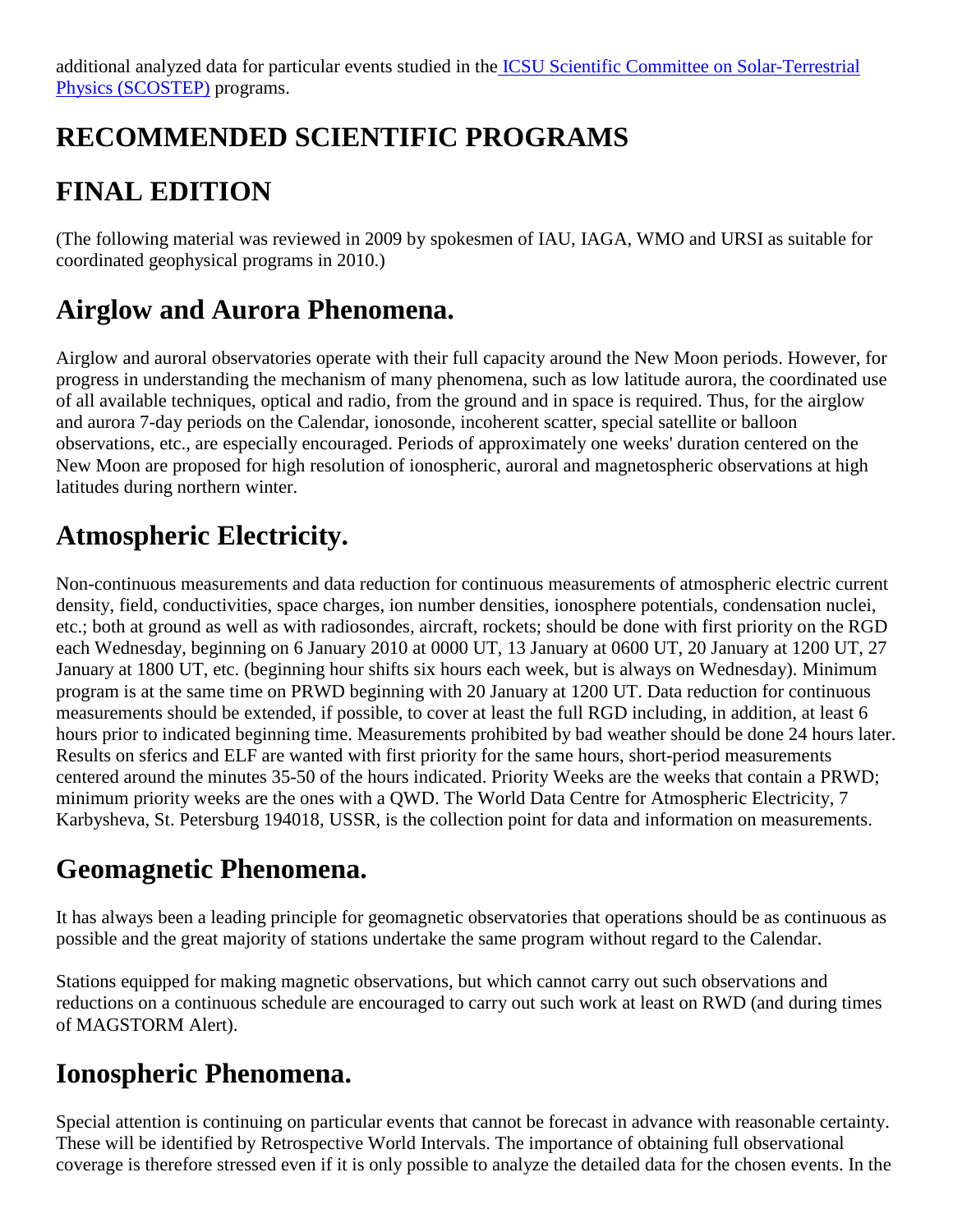case of vertical incidence sounding, the need to obtain quarter-hourly ionograms at as many stations as possible is particularly stressed and takes priority over recommendation (a) below when both are not practical.

For the **vertical incidence (VI) sounding program,** the summary recommendations are:

- (a) All stations should make soundings on the hour and every quarter hour;
- (b) On RWDs, ionogram soundings should be made at least every quarter hour and preferably every five minutes or more frequently, particularly at high latitudes;
- (c) All stations are encouraged to make f-plots on RWDs; f-plots should be made for high latitude stations, and for so-called "representative" stations at lower latitudes for all days (i.e., including RWDs and WGIs) (Continuous records of ionospheric parameters are acceptable in place of f-plots at temperate and low latitude stations);
- (d) Copies of all ionogram scaled parameters, in digital form if possible, be sent to WDCs; (e) Stations in the eclipse zone and its conjugate area should take continuous observations on solar eclipse days and special observations on adjacent days. See also recommendations under Airglow and Aurora Phenomena.

#### NOTE -- **List of 2010 Incoherent Scatter Observation Program:**

For the 2010 **[incoherent scatter observation program](http://e7.eiscat.se/Members/ingemar/skedule/WD2010.htm/view?searchterm=2010%20world%20days)**, every effort should be made to obtain measurements at least on the Incoherent Scatter Coordinated Observation Days, and intensive series should be attempted whenever possible in WGIs, on Dark Moon Geophysical Days (DMGD) or the Airglow and Aurora Periods. The need for collateral VI observations with not more than quarter-hourly spacing at least during all observation periods is stressed.

Special programs include:

- **SolarMin** -- To cover the end of the unique extreme solar minimum (Tony van Eyken --Anthony.vaneyken@sri.com and Ingemar Haggstrom -- ingemar@eiscat.se);
- **Stratospheric Warmings** = Dynamics and temperature of the lower thermosphere during sudden stratospheric warming -- Alert period 15 January-15 February (ten days of observation in both months) (L. Goncharenko -- lpg@haystack.mit.edu);
- **TopSide** = Latitudinal and Altitudinal Variability of the Topside Ionosphere at Low, Mid, and High Latitudes (Fabiano Rodrigues -- frodrigues@astraspace.met and Michael Nicolls -michael.nicolls@sri.com)
- **QP TIDs** = Coordinated study of quasi-periodic medium-scale Traveling Ionospheric Disturbances with extended latitude coverage (J.D.Mathews -- JDMathews@psu.edu)

#### AO -- [Arecibo Obs;](http://www.naic.edu/~isradar/is/ishome.html)

• JRO -- [Jicamarca Radio Observatory.](http://jro.igp.gob.pe/english/radar/operation/real-time_en.php)

Special programs: Dr. Ingemar Haggstrom, EISCAT, Box 812, SE-98128 Kiruna, Sweden; tel: +46 98079155;Fax: +46 98079159; e-mail ingemar@eiscat.se; URSI Working Group G.5. See the [2010 Incoherent](http://e7.eiscat.se/Members/ingemar/skedule/WD2010.htm/view?searchterm=2010%20world%20days)  [Scatter Coordinated Observation Days \(URSI-ISWG\)](http://e7.eiscat.se/Members/ingemar/skedule/WD2010.htm/view?searchterm=2010%20world%20days) webpage for complete 2009 definitions.

For the ionospheric drift or wind measurement by the various radio techniques, observations are recommended to be concentrated on the weeks including RWDs.

For traveling ionosphere disturbances, propose special periods for coordinated measurements of gravity waves induced by magnetospheric activity, probably on selected PRWD and RWD.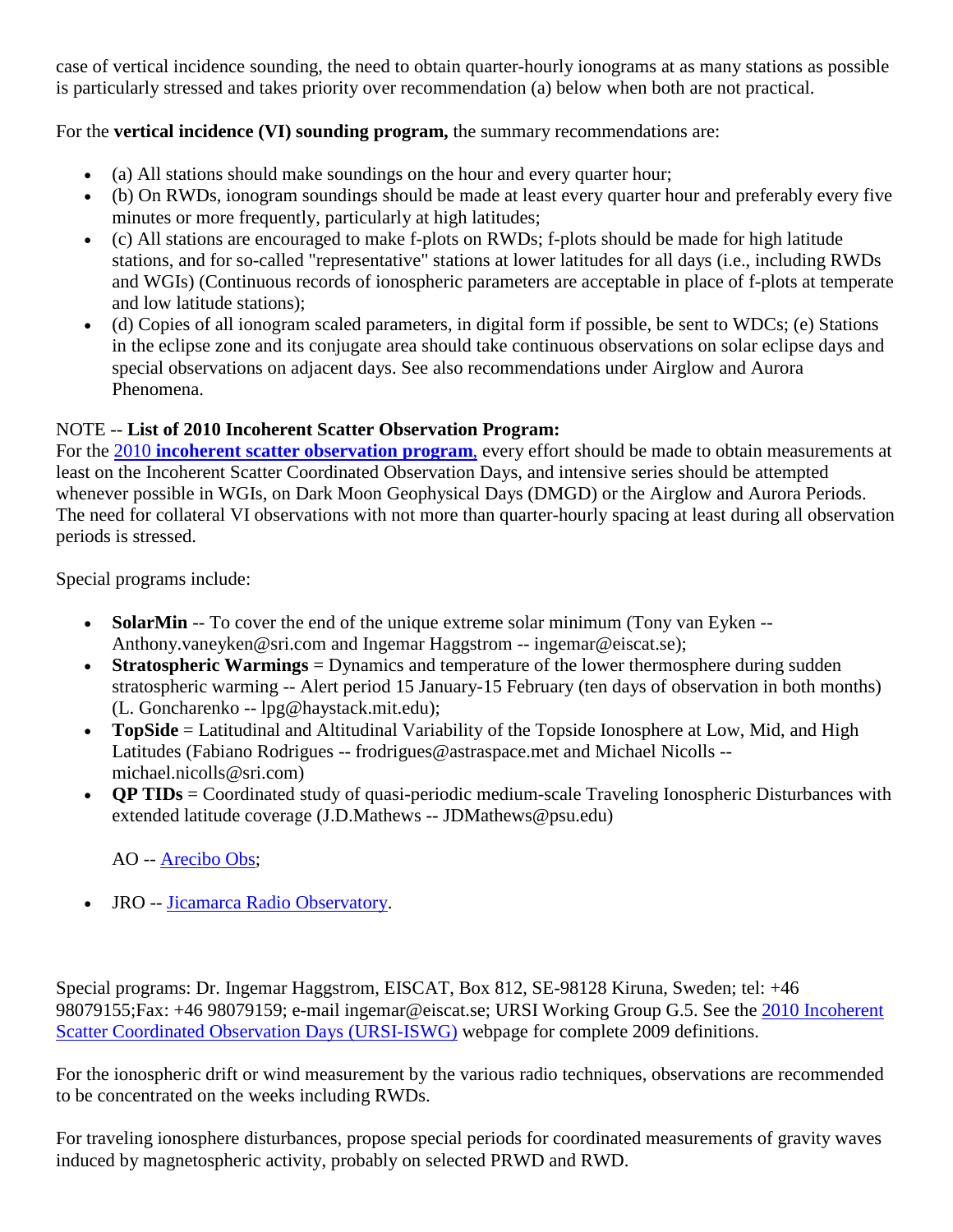For the ionospheric absorption program half-hourly observations are made at least on all RWDs and half-hourly tabulations sent to WDCs. Observations should be continuous on solar eclipse days for stations in eclipse zone and in its conjugate area. Special efforts should be made to obtain daily absorption measurements at temperate latitude stations during the period of Absorption Winter Anomaly, particularly on days of abnormally high or abnormally low absorption (approximately October-March, Northern Hemisphere; April-September, Southern Hemisphere).

For back-scatter and forward scatter programs, observations should be made and analyzed at least on all RWDs.

For synoptic observations of mesospheric (D region) electron densities, several groups have agreed on using the RGD for the hours around noon.

For ELF noise measurements involving the earth-ionosphere cavity resonances any special effort should be concentrated during the WGIs.

It is recommended that more intensive observations in all programs be considered on days of unusual meteor activity.

### **Meteorology.**

Particular efforts should be made to carry out an intensified program on the RGD -- each Wednesday, UT. A desirable goal would be the scheduling of meteorological rocketsondes, ozone sondes and radiometer sondes on these days, together with maximum-altitude rawinsonde ascents at both 0000 and 1200 UT.

During **WGI and STRATWARM Alert Intervals,** intensified programs are also desirable, preferably by the implementation of RGD-type programs (see above) on Mondays and Fridays, as well as on Wednesdays.

## **Global Atmosphere Watch (GAW).**

The [World Meteorological Organization \(WMO\)](http://www.wmo.ch/) Global Atmosphere Watch (GAW) integrates many monitoring and research activities involving measurement of atmospheric composition. Serves as an early warning system to detect further changes in atmospheric concentrations of greenhouse gases, changes in the ozone layer and in the long range transport of pollutants, including acidity and toxicity of rain as well as of atmospheric burden of aerosols (dirt and dust particles). Contact WMO, 7 bis avenue de la Paix, P.O. Box 2300, 1211 Geneva, Switzerland.

### **Solar Phenomena.**

Observatories making specialized studies of solar phenomena, particularly using new or complex techniques, such that continuous observation or reporting is impractical, are requested to make special efforts to provide to WDCs data for solar eclipse days, RWDs and during PROTON/FLARE ALERTS. The attention of those recording solar noise spectra, solar magnetic fields and doing specialized optical studies is particularly drawn to this recommendation.

### **CAWSES (Climate and Weather of the Sun-Earth System).**

Program within the SCOSTEP (Scientific Committee on Solar-Terrestrial Physics): 2004-2008. Its focus is to mobilize the community to fully utilize past, present, and future data; and to produce improvements in space weather forecasting, the design of space- and Earth-based technological systems, and understanding the role of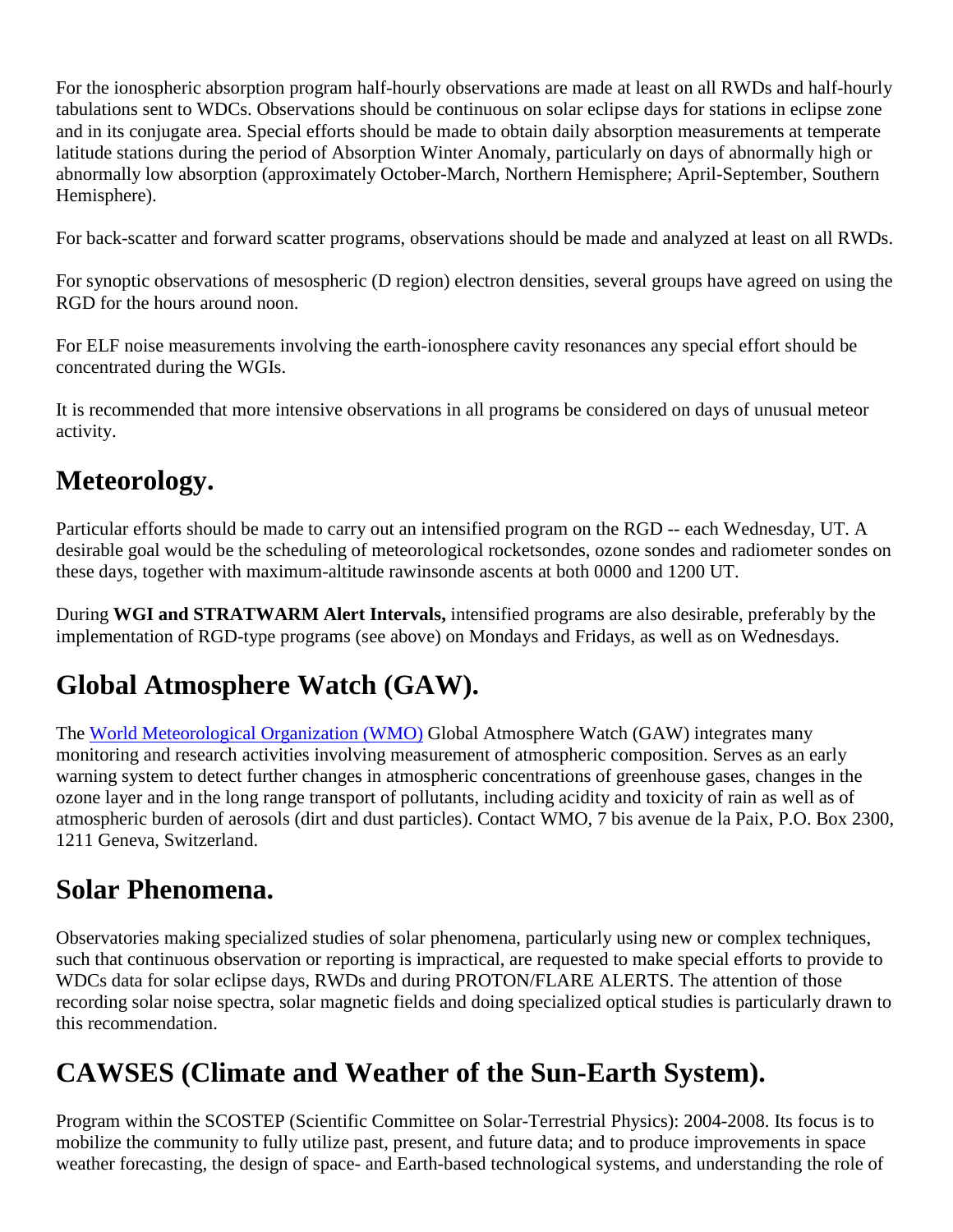solar-terrestrial influences on Global Change. Contact is Susan Avery (susan.avery@colorado.edu), Chair of CAWSES Science Steering Group. Program theme areas are:

- Solar Influence on Climate -- M. Lockwood and L. Gray (UK);
- Space Weather: Science and Applications -- J. Kozyra (USA) and K. Shibata (Japan);
- Atmospheric Coupling Processes -- F. Luebken (Germany) and J. Alexander (USA);
- Space Climatology -- C. Frolich (Switzerland) and J. Sojka (USA); and
- Capacity Building and Education, M.A. Geller (USA).

\_\_\_\_\_\_\_\_\_\_\_\_\_\_\_\_\_\_\_\_\_\_\_\_\_\_\_\_\_\_\_\_\_\_\_\_\_\_\_\_\_\_\_\_\_\_\_\_\_\_\_\_\_

See the **CAWSES** website for more information.

#### **Space Research, Interplanetary Phenomena, Cosmic Rays, Aeronomy.**

Experimenters should take into account that observational effort in other disciplines tends to be intensified on the days marked on the Calendar, and schedule balloon and rocket experiments accordingly if there are no other geophysical reasons for choice. In particular it is desirable to make rocket measurements of ionospheric characteristics on the same day at as many locations as possible; where feasible, experimenters should endeavor to launch rockets to monitor at least normal conditions on the Quarterly World Days (QWD) or on RWDs, since these are also days when there will be maximum support from ground observations. Also, special efforts should be made to assure recording of telemetry on QWD and Airglow and Aurora Periods of experiments on satellites and of experiments on spacecraft in orbit around the Sun.

#### **Meteor showers.**

Of particular interest are both predicted and unexpected showers from the encounter with recent dust ejecta of comets (meteor outbursts). The period of activity, level of activity, and magnitude distributions need to be determined in order to provide ground truth for comet dust ejection and meteoroid stream dynamics models. Individual orbits of meteoroids can also provide insight into the ejection circumstances. If a new (1-2 hour duration) shower is observed due to the crossing of the 1-revolution dust trail of a (yet unknown) Earth threatening long-period comet, observers should pay particular attention to a correct determination of the radiant and time of peak activity in order to facilitate predictions of future encounters. Observations of meteor outbursts should be reported to the I.A.U. Minor Planet Center (dgreen@cfa.harvard.edu) and International Meteor Organization (visual@imo.net). The activity curve, mean orbit, and particle size distribution of minor annual showers need to be characterised in order to understand their relationship to the dormant comets among near-Earth objects. Annual shower observations should be reported to national meteor organizations, or directly to the [International Meteor Organization.](http://www.imo.net/) Meteoroid orbits are collected by the [IAU Meteor Data Center.](http://www.astro.sk/~ne/IAUMDC/Ph2003/)

This Calendar for 2010 has been drawn up by H.E. Coffey, of the ISES Steering Committee, in association with spokesmen for the various scientific disciplines in [SCOSTEP,](http://www.scostep.ucar.edu/) [IAGA](http://www.iugg.org/IAGA/) and [URSI](http://www.ursi.org/) and other ICSU organizations. Similar Calendars are issued annually beginning with the IGY, 1957-58, and are published in various widely available scientific publications. PDF versions of the [past calendars](ftp://ftp.ngdc.noaa.gov/STP/SOLAR_DATA/IGC_CALENDAR) are available online.

Published for the International Council of Scientific Unions and with financial assistance of **UNESCO** for many years.

The [International Space Environment Service \(ISES\)](http://www.ises-spaceweather.org/) is a permanent scientific service of the [International Union](http://www.ursi.org/)  [of Radio Science \(URSI\),](http://www.ursi.org/) with the participation of the [International Astronomical Union](http://www.iau.org/) and the [International](http://www.iugg.org/)  [Union Geodesy and Geophysics.](http://www.iugg.org/) ISES adheres to the [Federation of Astronomical and Geophysical Data](http://www.icsu-fags.org/)  [Analysis Services \(FAGS\)](http://www.icsu-fags.org/) of the [International Council of Scientific Unions \(ICSU\).](http://www.icsu.org/index.php) The ISES coordinates the international aspects of the world days program and rapid data interchange.